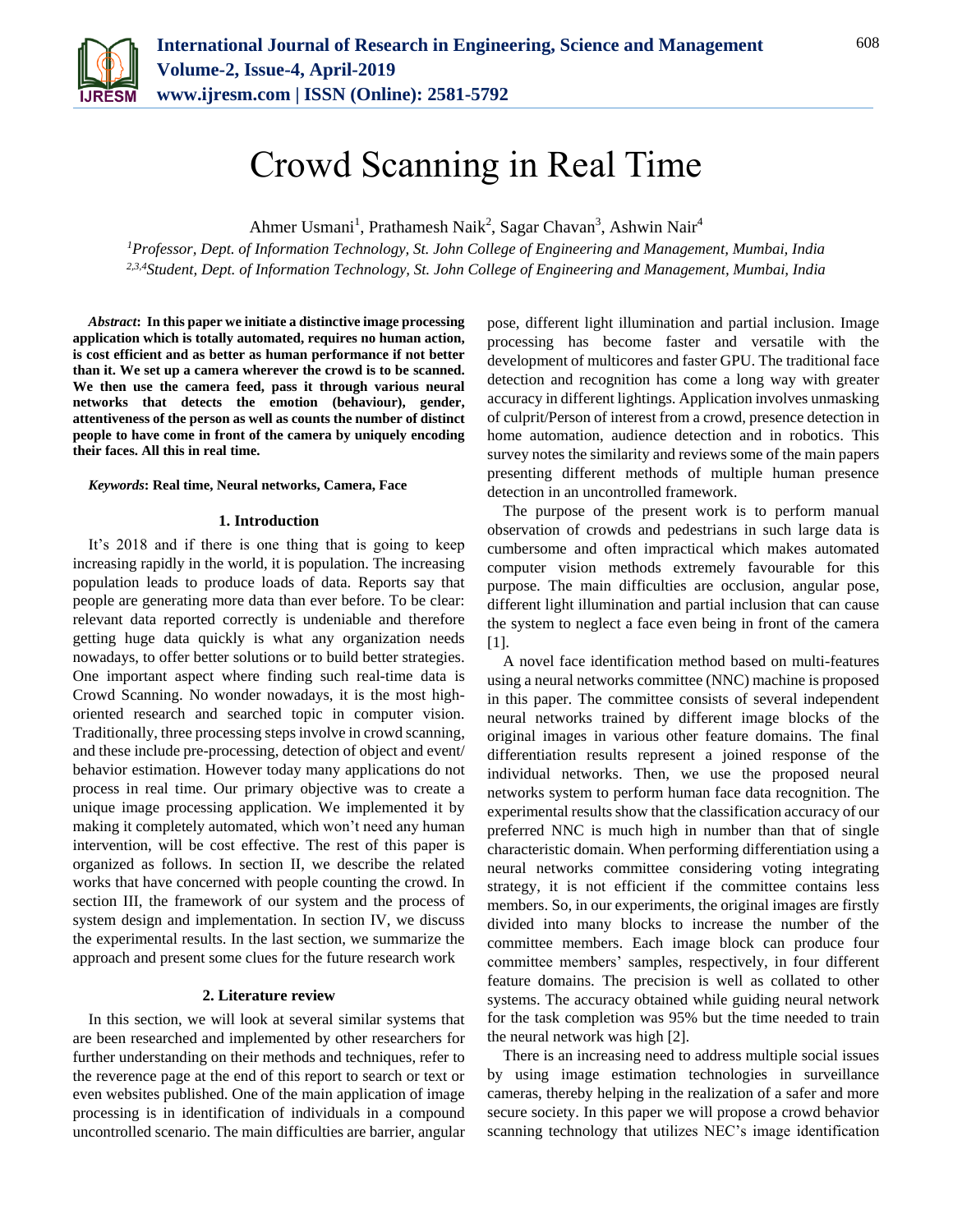

# **International Journal of Research in Engineering, Science and Management Volume-2, Issue-4, April-2019 www.ijresm.com | ISSN (Online): 2581-5792**

technology, and a new crowd estimation system is based on this technology as an example of its implementation,

- *Managing crowds instead of individuals:* The image recognition technology used in basic surveillance cameras is based on recognizing each person discretely and following them. Our new technology differs from the conventional in that it doesn't detect and follow people individually, it handles a group as a single entity instead of a gathering of individuals.
- *Analysis of crowd changes:* For conventional methods, crowded environments made it difficult for the surveillance camera to see a likely crisis developing. By comparing, the effects caused by a deformity are expected to reach by such as unlikely congestion, crowding around something, and motionless groups.

Based on these characteristics and trends, it will become possible to make forecasts of congestion during specific times of the day, a specific day of the week, or by season. Comparing the actual camera image against a simulated image is time consuming and no real time output is provided [3].

### **3. The proposed methodology**

 The proposed system summarizes the given input which can be video or image format through a high resolution camera. Can cover many faces which depends on the clarity as edge detections deteriorate with the increase in distance from the camera .Given that the recommended configuration is followed, it will give almost instant results i.e., in real time(delay of ~100ms) .The most advanced version of the system can be used to analyze unique people in the group of people and also recognize the age of a person. Data is collected from the camera, further it is feeded into the system for processing, basically the camera data is in the form of human face. This data is then sent in neural networks from where the multiple features of the human face are extracted using various image processing libraries and convolutional neural networks, multiple face recognition, attentiveness estimation, emotion recognition and gender recognition are all the features which are extracted from the processed data. Finally, the data is collected and displayed on the web in real time using Angular JS as a front end.



Fig. 1. Flowchart of proposed methodology

**4. Result and analysis**



Fig. 2. Live face detection and sentiments analysis

The fig. 2 shows the live feed taken from the high resolution camera, in the backend multiple python scripts are getting executed with the help of which it detects the faces in the frame and shows sentiments of the faces in the frame.

| <b>Heat Map</b><br>Not attentive |  |
|----------------------------------|--|
| Attentive                        |  |
|                                  |  |
|                                  |  |
|                                  |  |

Fig. 3. Attentiveness Estimation based on live detected face

 The Fig. 3, estimates the attentiveness of the person facing the camera based on eyes detection. If the person is looking at the camera the blue mark will be displayed showing that the person is attentive and if not then not attentive.



 The Fig. 4, recognizes the gender of the person facing the camera and shows it in real time on the web application as a pie

chart for both the genders along with the number of count.